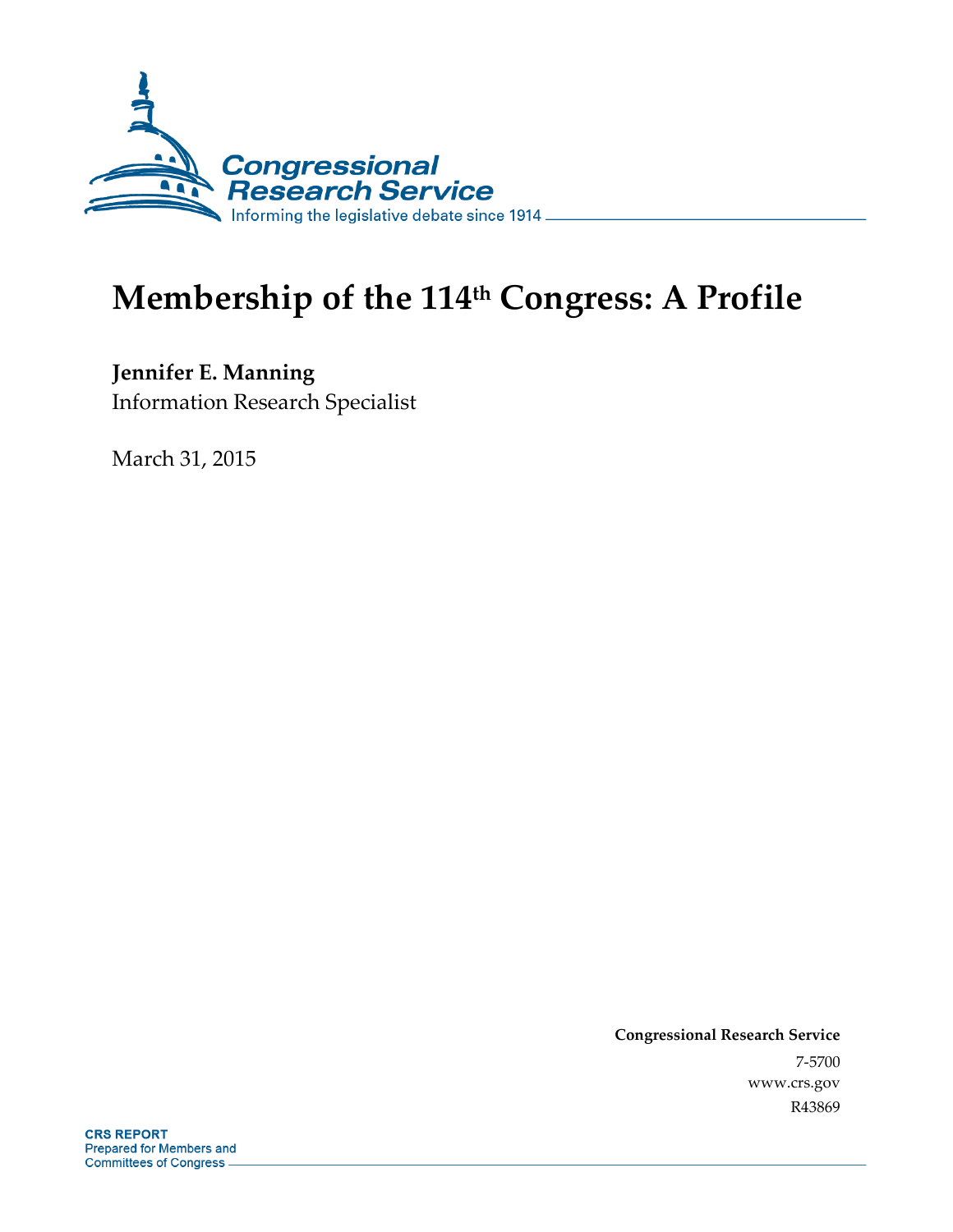## **Summary**

This report presents a profile of the membership of the  $114<sup>th</sup>$  Congress (2015-2016). Statistical information is included on selected characteristics of Members, including data on party affiliation, average age, occupation, education, length of congressional service, religious affiliation, gender, ethnicity, foreign births, and military service.

As of March 31, 2015, in the House of Representatives, there are 245 Republicans (including one Delegate), 193 Democrats (including four Delegates and the Resident Commissioner of Puerto Rico), and three vacancies. The Senate has 54 Republicans, 44 Democrats, and two Independents, who both caucus with the Democrats.

The average age of Members of the House at the beginning of the  $114<sup>th</sup>$  Congress was 57.0 years; of Senators, 61.0 years. The overwhelming majority of Members of Congress have a college education. The dominant professions of Members are public service/politics, business, and law. Most Members identify as Christians, and Protestants collectively constitute the majority religious affiliation. Roman Catholics account for the largest single religious denomination, and numerous other affiliations are represented.

The average length of service for Representatives at the beginning of the  $114<sup>th</sup>$  Congress was 8.8 years (4.4 terms); for Senators, 9.7 years (1.6 terms).

One hundred eight women (a record number) serve in the  $114<sup>th</sup>$  Congress: 88 in the House, including four Delegates, and 20 in the Senate. There are 46 African American Members of the House and two in the Senate. This House number includes two Delegates. There are 38 Hispanic or Latino Members (a record number) serving: 34 in the House, including one Delegate and the Resident Commissioner, and four in the Senate. A record 14 Members (11 Representatives, two Delegates, and one Senator) are Asian Americans or Pacific Islanders. Two American Indians (Native Americans) serve in the House.

The portions of this report covering political party affiliation, gender, ethnicity, and vacant seats will be updated as events warrant. The remainder of the report will not be updated.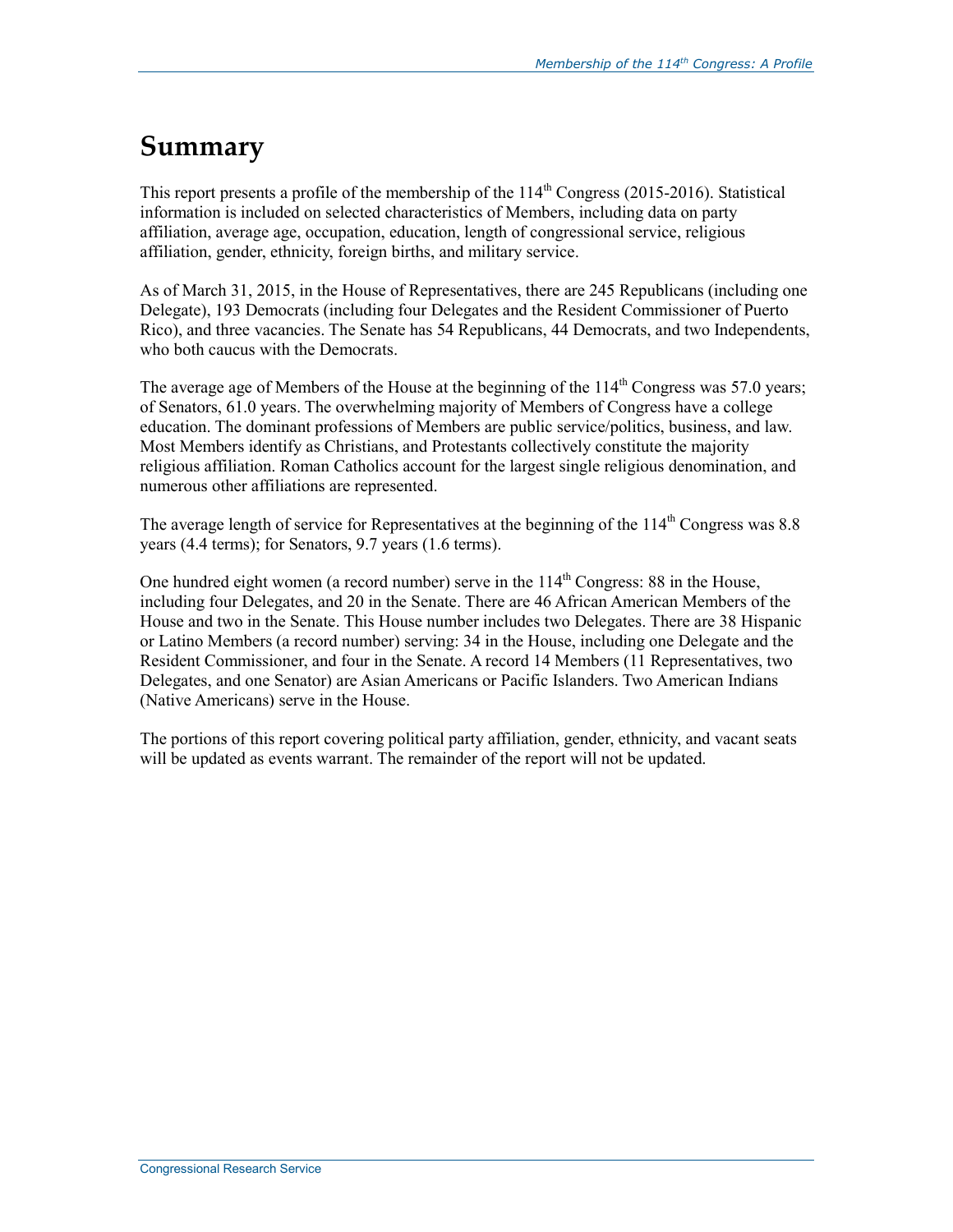# **Contents**

## **Tables**

### Contacts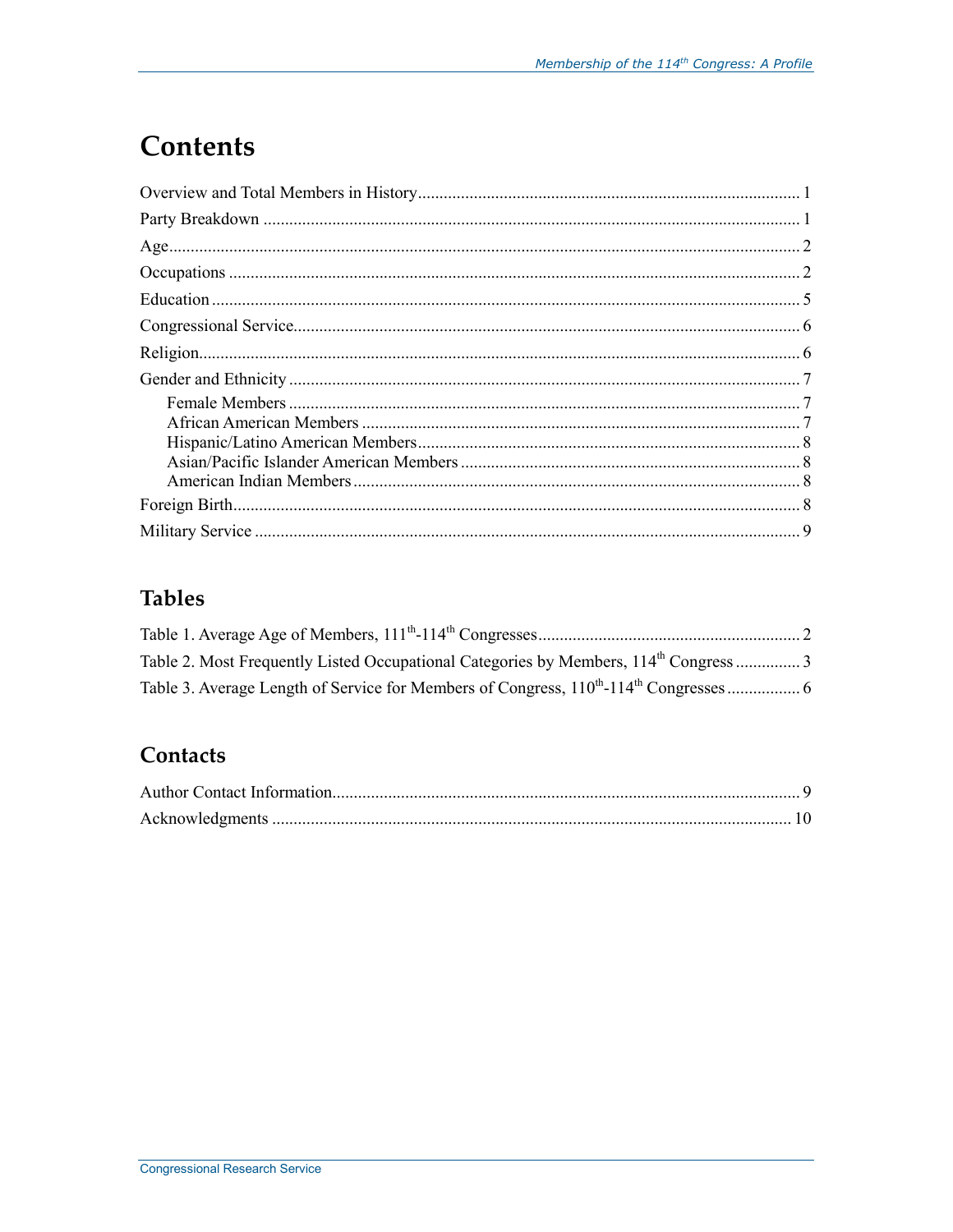## **Overview and Total Members in History**

Congress is composed of 541 individuals from the 50 states, the District of Columbia, Guam, the U.S. Virgin Islands, American Samoa, the Northern Mariana Islands, and Puerto Rico.<sup>1</sup> This count assumes that no seat is temporarily vacant. $2$ 

Since 1789, 12,174 individuals have served in Congress:<sup>3</sup> 10,880 in the House and 1,963 in the Senate.<sup>4</sup> Of these Members, 669 have served in both chambers. These numbers do not include an additional 176 individuals who have served only as territorial Delegates or as Resident Commissioners from Puerto Rico or the Philippines in the House.

The following is a profile of the  $114<sup>th</sup>$  Congress (2015-2016).<sup>5</sup>

## **Party Breakdown**

In the  $114<sup>th</sup>$  Congress, the current party alignments as of March 31, 2015, are as follows:

- House of Representatives: 245 Republicans (including one Delegate), 193 Democrats (including four Delegates and the Resident Commissioner), and three vacant seats.
- Senate: 54 Republicans, 44 Democrats, and two Independents who caucus with the Democrats.

<sup>1</sup> <sup>1</sup> This figure includes 100 Senators, 435 Representatives, five Delegates (from the District of Columbia, Guam, American Samoa, the U.S. Virgin Islands, and the Northern Mariana Islands), and one Resident Commissioner from Puerto Rico.

 $2^{2}$  As of March 31, 2015, there are three House vacancies and no Senate vacancies.

<sup>&</sup>lt;sup>3</sup> U.S. House of Representatives, Office of History, Art and Archives, "Total Members of the House and State Representation," http://history.house.gov/Institution/Total-Members/Total-Members/, updated January 6, 2015, supplemented with CRS research.

Information about all individuals who have served in Congress is available in the *Biographical Directory of the United States Congress*, a website maintained by the clerk of the House and the Secretary of the Senate, at http://bioguide.congress.gov.

<sup>4</sup> A cumulative chronological list of all U.S. Senators is available on the Senate website at http://www.senate.gov/ artandhistory/history/common/briefing/senators\_chronological.htm.

Information about all House Members is available on the House website at http://history.house.gov/Institution/Total-Members/Total-Members/.

<sup>&</sup>lt;sup>5</sup> Information on the five Delegates and the Resident Commissioner from Puerto Rico is included where relevant. References to Representatives include information for the 435 Members of the House but not Delegates or the Resident Commissioner. For background information on the previous Congress, refer to CRS Report R42964, *Membership of the 113th Congress: A Profile*, by Jennifer E. Manning. See also CRS Report R42365, *Representatives and Senators: Trends in Member Characteristics Since 1945*, coordinated by R. Eric Petersen; CRS Report RL30261, *Women in the United States Congress, 1917-2014: Biographical and Committee Assignment Information, and Listings by State and Congress*, by Jennifer E. Manning and Ida A. Brudnick; and CRS Report RL30378, *African American Members of the United States Congress: 1870-2012*, by Jennifer E. Manning and Colleen J. Shogan.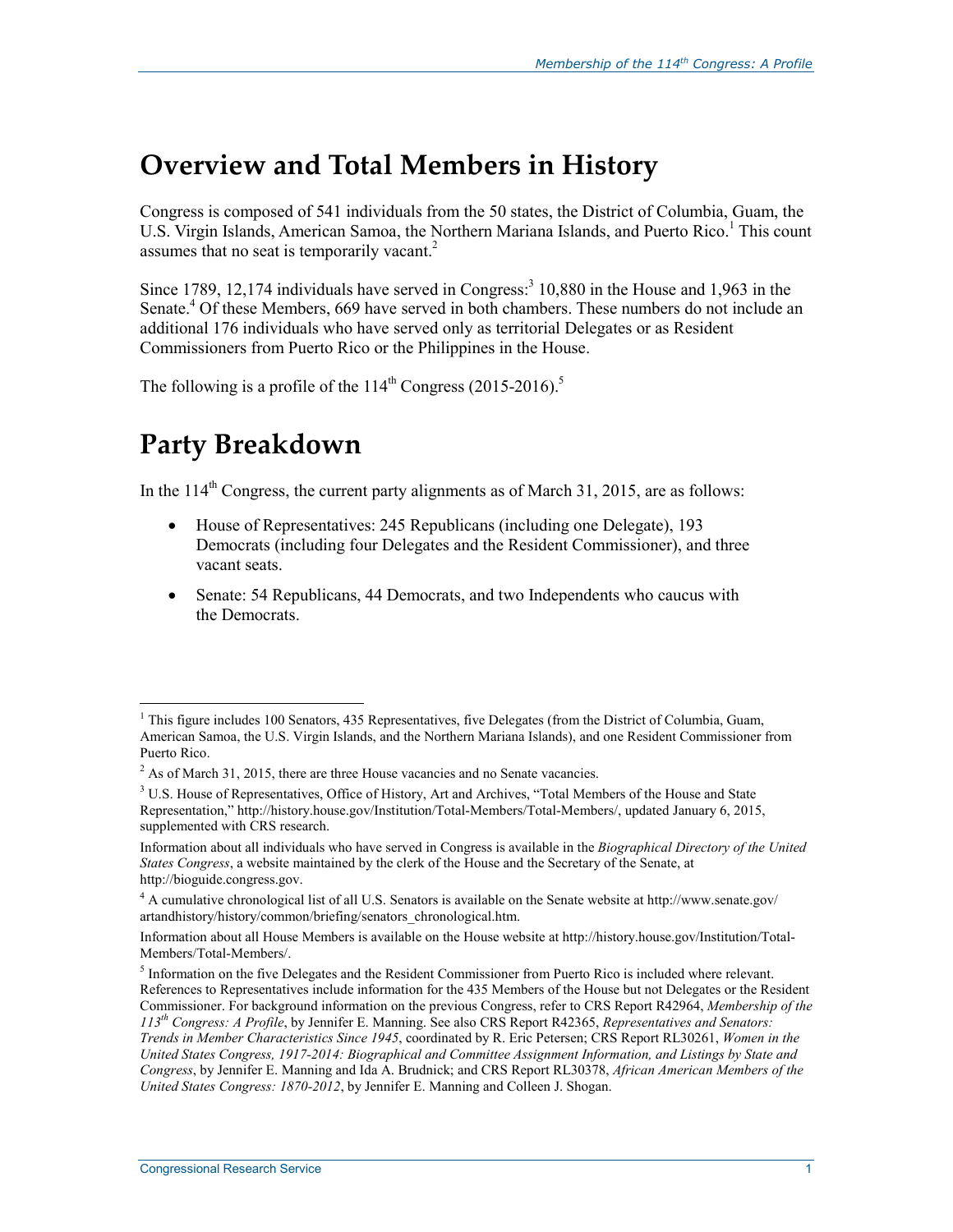# **Age**

The average age of Members of the  $114<sup>th</sup>$  Congress is among the highest of any Congress in recent U.S. history.<sup>6</sup>

Table 1 shows the average ages at the beginning of the 114<sup>th</sup> and three previous Congresses.

| Average (mean) age at the beginning of the Congress |                        |                                                |                 |                                         |  |
|-----------------------------------------------------|------------------------|------------------------------------------------|-----------------|-----------------------------------------|--|
| <b>Congress</b>                                     | <b>Representatives</b> | <b>Newly Elected</b><br><b>Representatives</b> | <b>Senators</b> | <b>Newly Elected</b><br><b>Senators</b> |  |
| 114 <sup>th</sup>                                   | 57.0 years             | 52.3 years                                     | 61.0 years      | 50.7 years                              |  |
| 113 <sup>th</sup>                                   | 57.0 years             | 49.2 years                                     | 62.0 years      | 53.0 years                              |  |
| 112 <sup>th</sup>                                   | 56.7 years             | 48.2 years                                     | 62.2 years      | 52.1 years                              |  |
| $    $ th                                           | 57.2 years             | 49.8 years                                     | 63.1 years      | 57.1 years                              |  |

#### **Table 1. Average Age of Members, 111th-114th Congresses**

**Source:** CRS calculations based on *CQ Roll Call Member Profiles*.

**Notes:** Representatives' age data do not include the Delegates and the Resident Commissioner. Newly elected Members data do not include those returning to the House or Senate for a second time.

The U.S. Constitution requires Representatives to be at least 25 years old when they take office. The youngest Representative at the beginning of the  $114<sup>th</sup>$  Congress was 30-year-old Elise Stefanik (R-NY), born July 2, 1984. The oldest Representative was John Conyers (D-MI), born May 16, 1929, who was 85 at the beginning of the  $114<sup>th</sup>$  Congress.

Senators must be at least 30 years old when they take office. The oldest Senator in the  $114<sup>th</sup>$ Congress is Dianne Feinstein (D-CA), born June 22, 1933, who was 81 at the beginning of the Congress. The youngest Senator is Tom Cotton (R-AR), born May 13, 1977, who was 37.

## **Occupations**

1

According to the CQ *Roll Call Guide to the New Congress*, in the 114<sup>th</sup> Congress, public service/politics is the dominantly declared profession of Senators, followed by law, then business; for Representatives, public service/politics is first, followed by business, then  $law$ .<sup>7</sup>

**Table 2** uses data from the *CQ Roll Call Guide to the New Congress* and the *CQ Roll Call Member Profiles* to show the following occupations most frequently listed for Members at the beginning of the  $114<sup>th</sup>$  Congress.

<sup>6</sup> For average ages of Members in each Congress from 1949 to 2011, see an online feature of the *Wall Street Journal*, "The Capitol's Age Pyramid: A Graying Congress," at http://online.wsj.com/public/resources/documents/ CONGRESS\_AGES\_1009.html.

<sup>&</sup>lt;sup>7</sup> "Demographics: Congress by the Numbers," in *CQ Roll Call Guide to the New Congress*, November 6, 2014, p. 58, available on the CQ.com subscription database at http://www.cq.com/graphics/weekly/2014/11/06/ wr20141106 CQWeekly.pdf, and also available as a complimentary download at http://info.cqrollcall.com/ NewMemberGuide2014.html.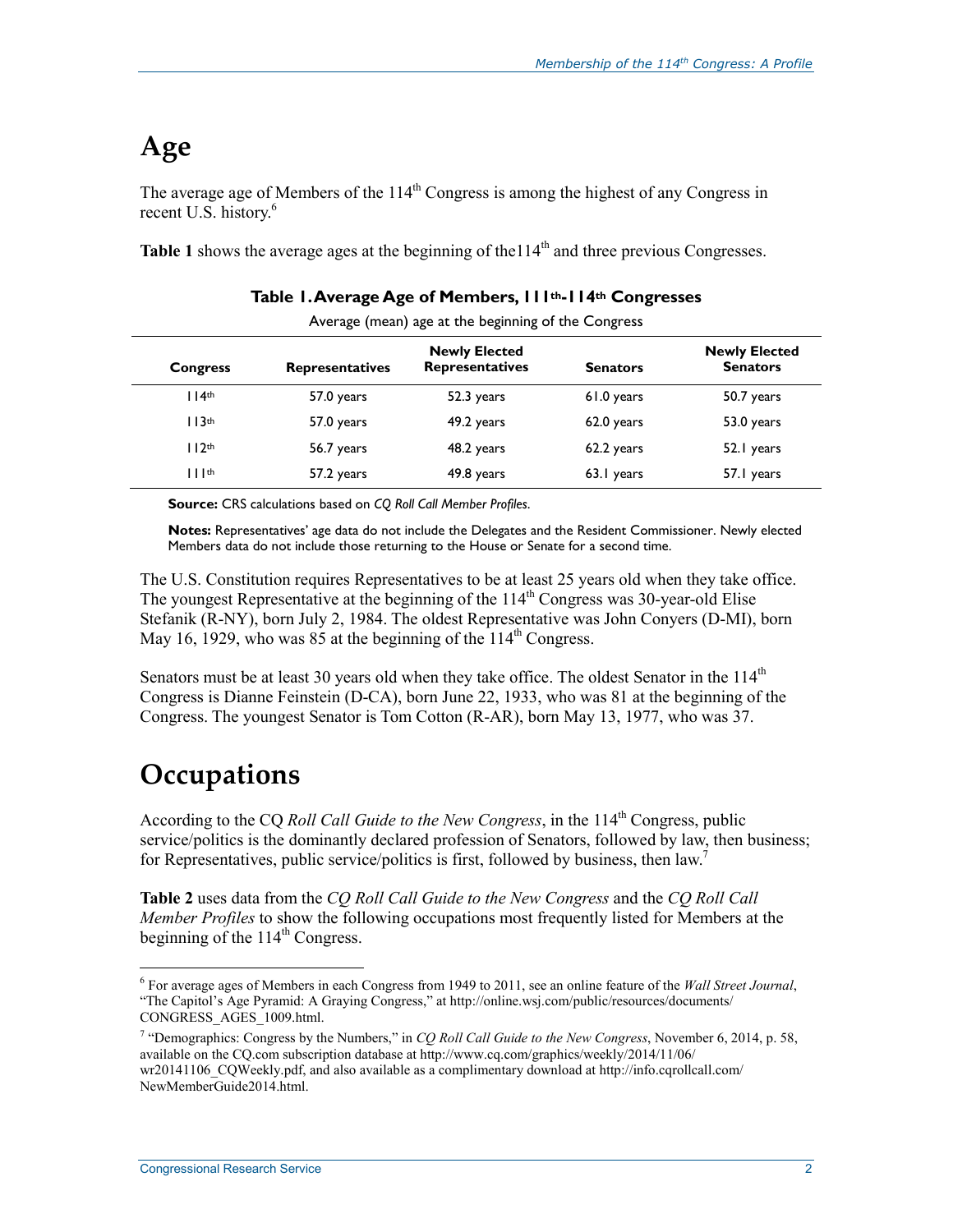#### **Table 2. Most Frequently Listed Occupational Categories by Members, 114th Congress**

| Occupation                     | <b>Representatives</b> | <b>Senators</b> |
|--------------------------------|------------------------|-----------------|
| <b>Public Service/Politics</b> | <b>271</b>             | 60              |
| <b>Business</b>                | 231                    | 42              |
| Law                            | 151                    | 51              |
| Education                      | 80                     | 25              |

At the beginning of the 114<sup>th</sup> Congress

**Source:** *CQ Roll Call Guide to the New Congress* and the *CQ Roll Call Member Profiles*.

**Notes:** Most Members list more than one profession when surveyed by *CQ Roll Call*, and the professions listed are not necessarily the ones Members practice immediately prior to entering Congress.

A closer look at the prior occupations and previously held public offices of Members of the House and Senate at the beginning of the 114<sup>th</sup> Congress, as listed in their *CQ Roll Call Member* Profiles,<sup>8</sup> also shows the following:

- 53 Senators with previous House service;
- 100 Members who have worked in education, including teachers, professors, instructors, school fundraisers, counselors, administrators, or coaches (85 in the House, 15 in the Senate);
- three physicians in the Senate, 15 physicians in the House, plus three dentists and three veterinarians;<sup>9</sup>
- three psychologists (all in the House), an optometrist (in the Senate), a pharmacist (in the House), and four nurses (all in the House);
- seven ordained ministers, all in the House;
- 39 former mayors (31 in the House, eight in the Senate);
- 10 former state governors (nine in the Senate, one in the House) and eight lieutenant governors (four in the Senate, four in the House, including one Delegate);
- 15 former judges (all but one in the House) and 43 prosecutors (11 in the Senate, 32 in the House) who have served in city, county, state, federal, or military capacities;
- one former Cabinet Secretary (in the Senate), and three ambassadors (one in the Senate, two in the House); $^{10}$

<sup>8</sup> *CQ Roll Call Member Profiles* are available on the CQ.com subscription database at http://www.cq.com/members/ home.do. The CQ.com database is available in all Senate offices and many House offices. The profiles are also available in print form in the CQ publication *Politics in America*. The professions listed here are not exhaustive and are not necessarily the ones practiced by Members immediately prior to entering Congress. Most Members list more than one profession in their *CQ Roll Call Member Profiles*.

<sup>&</sup>lt;sup>9</sup> One of the medical doctors is the Senate is an ophthalmologist, and one of the medical doctors in the House is a psychiatrist. One of the veterinarians is also a physician.

 $10$  In addition, one Senator previously served as the U.S. Trade Representative, which has Cabinet-rank status as well as (continued...)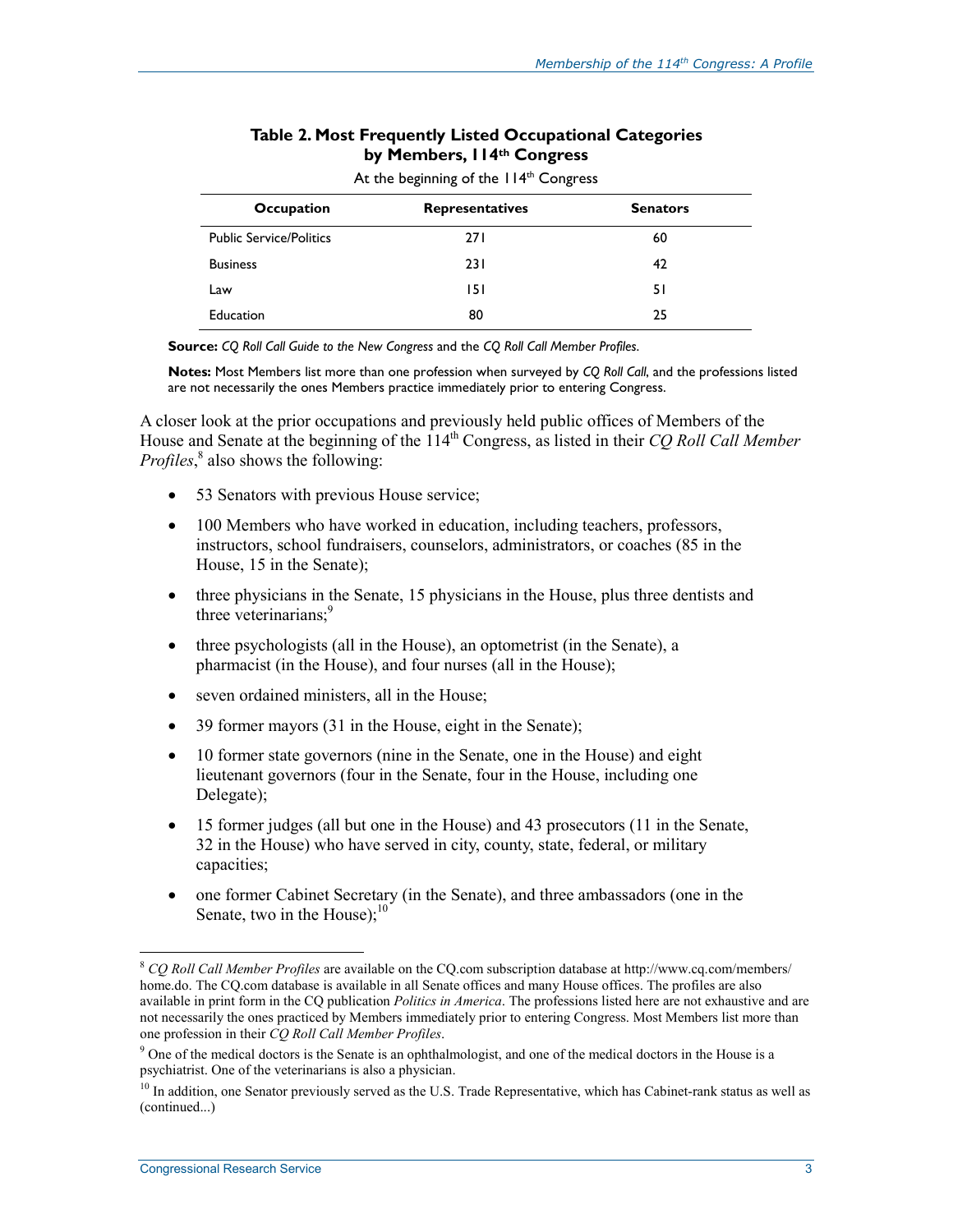- 267 state or territorial legislators (44 in the Senate, 223 in the House);<sup>11</sup>
- at least 102 congressional staffers (21 in the Senate, 81 in the House), as well as seven congressional pages (three in the House and four in the Senate); $^{12}$
- two sheriffs and one deputy sheriff (all in the House), two police officers in the House and one in the Senate, one firefighter in the House, and one CIA agent in the House;
- four Peace Corps volunteers, all in the House;
- one physicist, one microbiologist, one chemist, and eight engineers (all in the House, with the exception of one Senator who is an engineer);
- 22 public relations or communications professionals (two in the Senate, 20 in the House), and 10 accountants (two in the Senate and eight in the House);
- five software company executives in the House and two in the Senate;
- 14 management consultants (four in the Senate, 10 in the House), six car dealership owners (all in the House), and two venture capitalists (one in each chamber);
- 18 bankers or bank executives (four in the Senate, 14 in the House), 36 veterans of the real estate industry (five in the Senate, 31 in the House), and 16 Members who have worked in the construction industry (two in the Senate, 14 in the House);
- two social workers in the Senate and six in the House and four union representatives (all in the House);
- six radio talk show hosts (one Senate, five House); eight radio or television broadcasters, managers, or owners (two Senate, six House); nine reporters or journalists (two Senate, seven House); and a public television producer in the House;
- 19 insurance agents or executives (four Senate, 15 House) and three stockbrokers (two in the Senate, one in the House);
- one screenwriter and comedian, and one documentary filmmaker (both in the Senate) and an artist in the House;
- 29 farmers, ranchers, or cattle farm owners (four in the Senate, 25 in the House);
- two almond orchard owners in the House, as well as two vintners; and
- 10 current members of the military reserves (eight House, two Senate) and seven current members of the National Guard (six House, one Senate).

<sup>(...</sup>continued)

the title of Ambassador.

<sup>&</sup>lt;sup>11</sup> National Conference of State Legislators, "Former State Legislators in the  $114<sup>th</sup>$  Congress" (as of November 24, 2014), http://www.ncsl.org/Portals/1/Documents/statefed/FSL\_114th\_11-24.pdf, supplemented by data from the *CQ Roll Call Member Profiles*.

<sup>&</sup>lt;sup>12</sup> Michael L. Koempel and Judy Schneider, *Congressional Deskbook*, 6<sup>th</sup> ed. (Washington: TheCapitol.Net, 2012), Figure 5.22, supplemented by data from *CQ Roll Call Member Profiles*.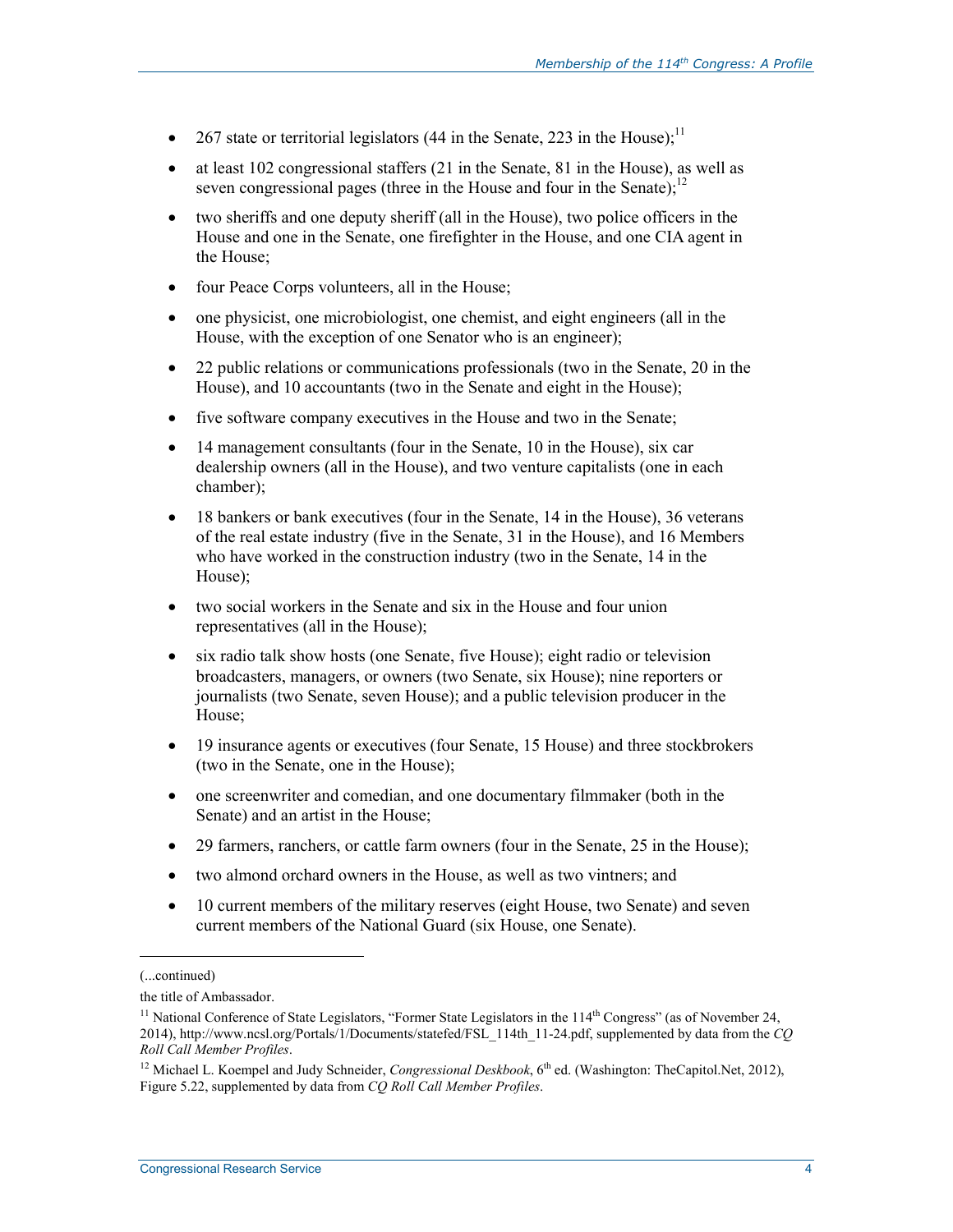Other occupations listed in the CQ *Roll Call Member Profiles* include emergency dispatcher, letter carrier, urban planner, astronaut, flight attendant, electrician, auto worker, museum director, rodeo announcer, carpenter, computer systems analyst, Foreign Service officer, and software engineer.

# **Education**

As has been true in recent Congresses, the vast majority of Members (94% of House Members and 100% of Senators) at the beginning of the  $114^{\text{th}}$  Congress hold bachelor's degrees. Sixty-four percent of House Members and 74% of Senators hold educational degrees beyond a bachelor's. The *CQ Roll Call Member Profiles* at the beginning of the 114<sup>th</sup> Congress indicate the following:

- 20 Members of the House have no educational degree beyond a high school diploma;
- eight Members of the House have associate's degrees as their highest degrees;
- 82 Members of the House and 16 Senators earned a master's degree as their highest attained degrees;
- 159 Members of the House (36% of the House) and 54 Senators (54% of the Senate) hold law degrees;
- 23 Representatives and one Senator have doctoral (Ph.D., D.Phil., Ed.D., or D.Min) degrees; and
- 22 Members of the House and three Senators have medical degrees.<sup>13</sup>

By comparison, approximately 35 years ago in the  $97<sup>th</sup>$  Congress (1981-1982), 84% of House Members and 88% of Senators held bachelor's degrees. Approximately 45 years ago, in the 92<sup>nd</sup> Congress (1971-1972), 77% of House Members and 87% of Senators held bachelor's degrees. Fifty-four years ago, in the 87<sup>th</sup> Congress (1961-1962), 71% of House Members and 76% of Senators held bachelor's degrees.<sup>14</sup>

Three Representatives and one Senator in the  $114<sup>th</sup>$  Congress are graduates of the U.S. Military Academy, one Senator and one Representative graduated from the U.S. Naval Academy, and one Representative graduated from the U.S. Air Force Academy. Two Senators and two Representatives were Rhodes Scholars, two Representatives were Fulbright Scholars, two Representatives were Marshall Scholars, and one Senator and one Representative were Truman Scholars.<sup>15</sup>

<sup>&</sup>lt;sup>13</sup> Three Senators and 14 Representatives have M.D. degrees, one Representative has a D.O. (doctor of osteopathic medicine) degree, one Senator has an O.D. (doctor of optometry) degree, three Representatives have D.D.S. (doctor of dental surgery) degrees, three Representatives have D.V.M. (doctor of veterinary medicine) degrees. One of the Representatives has both an M.D. and a D.V.M. degree.

<sup>&</sup>lt;sup>14</sup> CRS Report R42365, *Representatives and Senators: Trends in Member Characteristics Since 1945*, coordinated by R. Eric Petersen.

<sup>&</sup>lt;sup>15</sup> Rhodes and Marshall scholarships fund study at British universities; Fulbright scholarships fund international exchange programs; Truman scholarships fund graduate study toward public service.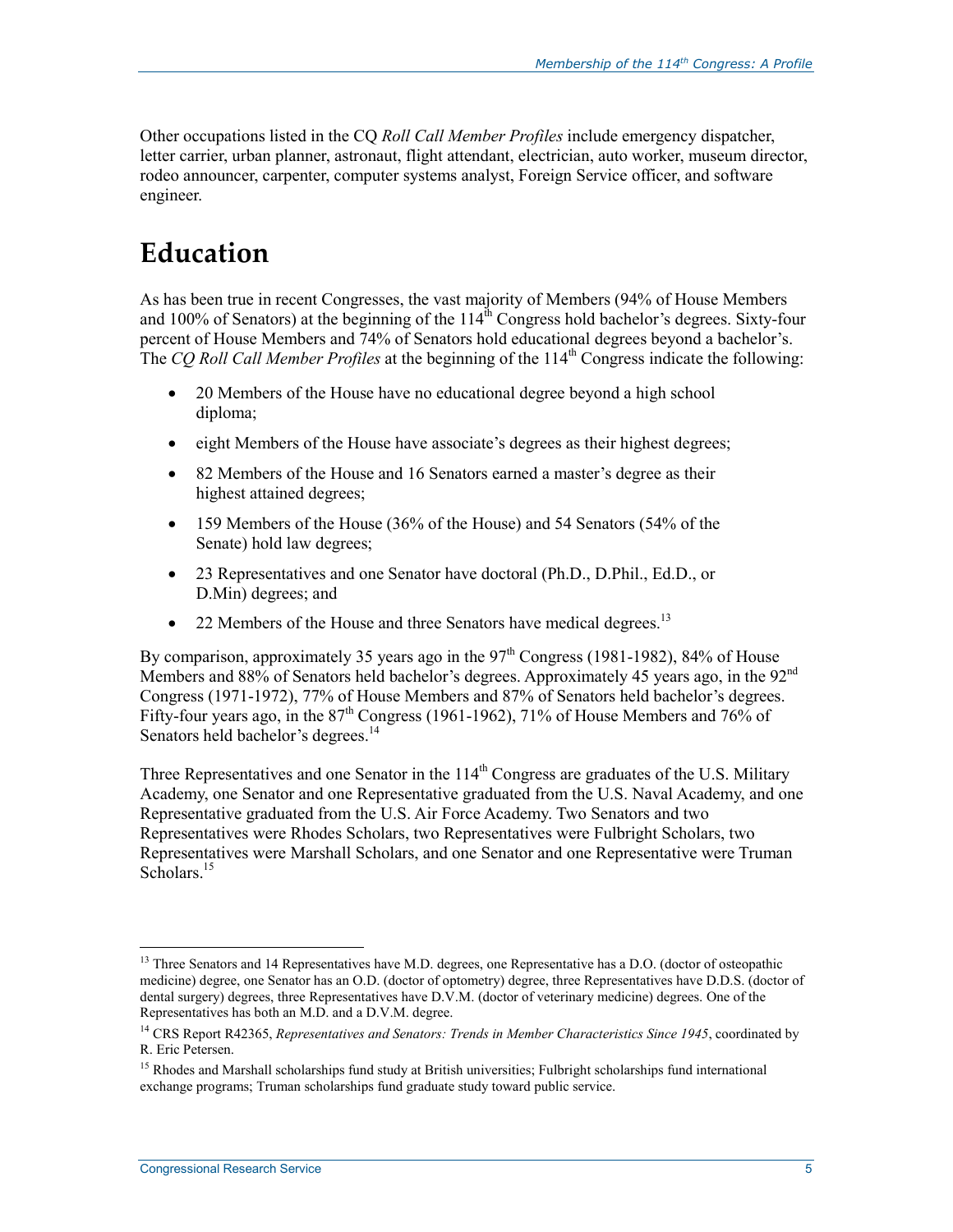## **Congressional Service**

The average length of service for Members of the House at the beginning of the  $114<sup>th</sup>$  Congress was 8.8 years (4.4 terms) and for Senators 9.7 years (1.6 terms).

#### **Table 3. Average Length of Service for Members of Congress, 110th-114th Congresses**

| <b>Congress</b>   | <b>Representatives</b>     | <b>Senators</b>                  |
|-------------------|----------------------------|----------------------------------|
| 114 <sup>th</sup> | $8.8$ years $(4.4$ terms)  | 9.7 years (1.6 terms)            |
| 113 <sup>th</sup> | 9.1 years (4.6 terms)      | $10.2$ years $(1.7$ terms)       |
| 112 <sup>th</sup> | 9.8 years (4.9 terms)      | 11.4 years (1.9 terms)           |
| $    $ th         | $10.3$ years $(5.2$ terms) | $13.4$ years $(2.2$ terms)       |
| $110$ th          | $10.3$ years $(5.2$ terms) | 13.1 years $(2.2 \text{ terms})$ |

Average (mean) at the beginning of the Congress, in years and numbers of terms

**Source:** CRS Report R41545, *Congressional Careers: Service Tenure and Patterns of Member Service, 1789-2015*, by Matthew E. Glassman and Amber Hope Wilhelm.

**Notes:** Representatives are elected for two-year terms. Senators are elected for six-year terms. Note that 53 Senators in the 114<sup>th</sup> Congress have previously served in the House. Their House service is not included in this average, nor is the House service of Senators included in previous Congresses.

At the beginning of the  $114<sup>th</sup>$  Congress, 61 of the Representatives, including two Delegates (13.8% of the total House Membership) had first been elected to the House in November 2014, and 13 of the Senators (13% of the total Senate membership) had first been elected to the Senate in November 2014. These numbers are lower than at the beginning of the  $113<sup>th</sup>$  Congress, when 17% of the House and 14% of the Senate were newly elected "freshmen."

At the beginning of the  $114<sup>th</sup>$  Congress, 131 Representatives, including two Delegates (30.4% of House Members) had no more than two years of House experience, and 27 Senators (27% of Senators) had no more than two years of Senate experience.

For more historical information on the tenure of Members of Congress, see CRS Report R41545, *Congressional Careers: Service Tenure and Patterns of Member Service, 1789-2015*, by Matthew E. Glassman and Amber Hope Wilhelm.

# **Religion**

1

Ninety-eight percent of the Members of the 114<sup>th</sup> Congress are reported to be affiliated with a specific religion.<sup>16</sup> Of the 98%, the vast majority (92%) are Christian.

<sup>&</sup>lt;sup>16</sup> Ten Members of the 114<sup>th</sup> Congress do not specify a religious affiliation. Pew Forum on Religion and Public Life Project, "Faith on the Hill: The Religious Composition of the 114th Congress," http://www.pewforum.org/2015/01/05/ faith-on-the-hill/.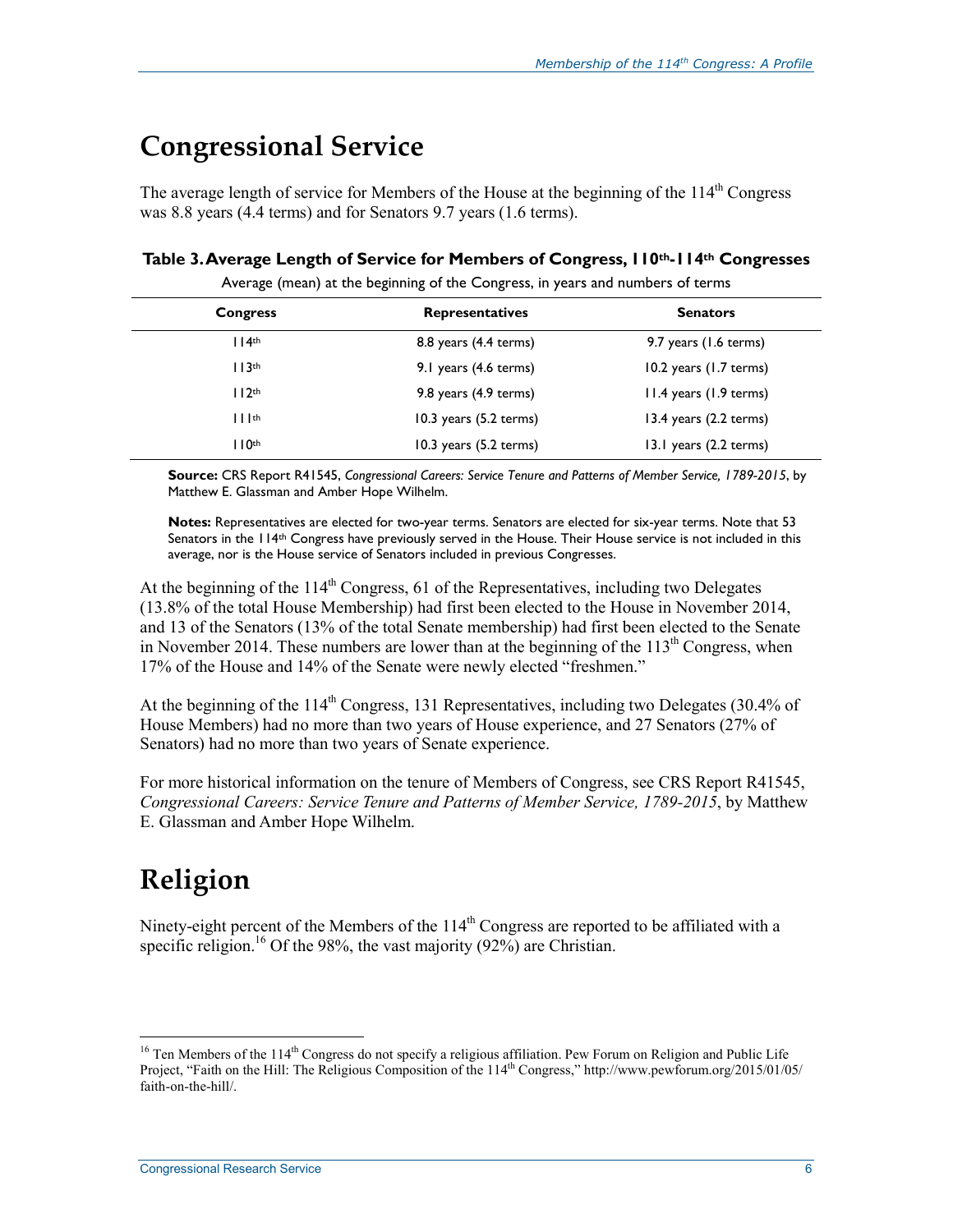Statistics gathered by the Pew Forum on Religion and Public Life, which studies the religious affiliation of Members, and *CO Roll Call* at the beginning of the 114<sup>th</sup> Congress showed the following:

- 57% of the Members (251 in the House, 55 in the Senate) are Protestant, with Baptist as the most represented denomination, followed by Methodist;
- 31% of the Members (138 in the House, 26 in the Senate) are Catholic;
- 5.2% of the Members (19 in the House, nine in the Senate) are Jewish;
- 3% of the Members (nine in the House, seven in the Senate) are Mormon (Church of Jesus Christ of Latter-day Saints);
- two Members (one in the House, one in the Senate) are Buddhist, two House Members are Muslim, and one House Member is Hindu; and
- other religious affiliations represented include Greek Orthodox, Unitarian Universalist, and Christian Science.<sup>17</sup>

## **Gender and Ethnicity**

### **Female Members**

A record 108 women (20% of the total membership) serve in the  $114<sup>th</sup>$  Congress as of January 2015, seven more than at the beginning of the  $113^{th}$  Congress.<sup>18</sup> Eighty-eight women, including four Delegates, serve in the House and 20 in the Senate. Of the 88 women in the House, 65 are Democrats, including three of the Delegates, and 23 are Republicans, including one Delegate. Of the 20 women in the Senate, 14 are Democrats and six are Republicans.

### **African American Members**

There are a record 48 African American Members (8.9% of the total membership) in the  $114<sup>th</sup>$ Congress, three more than at the beginning of the  $113<sup>th</sup>$  Congress.<sup>19</sup> Forty-six serve in the House, including two Delegates, and two serve in the Senate. This number includes one Member of the House who is of African American and Asian ancestry and is counted in both ethnic categories in this report. Forty-four of the African American House Members, including two Delegates, are Democrats, and two are Republicans. There is a Senator of each party. Twenty African American women, including two Delegates, serve in the House.

<sup>&</sup>lt;sup>17</sup> Ibid. Detailed religious affiliation information for the Members of the  $114<sup>th</sup>$  Congress, and comparisons to the U.S. general public, is available on this website.

<sup>18</sup> For more information, see CRS Report RL30261, *Women in the United States Congress, 1917-2014: Biographical and Committee Assignment Information, and Listings by State and Congress*, by Jennifer E. Manning and Ida A. Brudnick; and the House Office of History and Preservation's *Women in Congress* website at http://history.house.gov/ Exhibition-and-Publications/WIC/Women-in-Congress/.

<sup>19</sup> For more information, see CRS Report RL30378, *African American Members of the United States Congress: 1870- 2012*, by Jennifer E. Manning and Colleen J. Shogan; and the House Office of History and Preservation's Black Americans in Congress website at http://history.house.gov/Exhibitions-and-Publications/BAIC/Black-Americans-in-Congress/.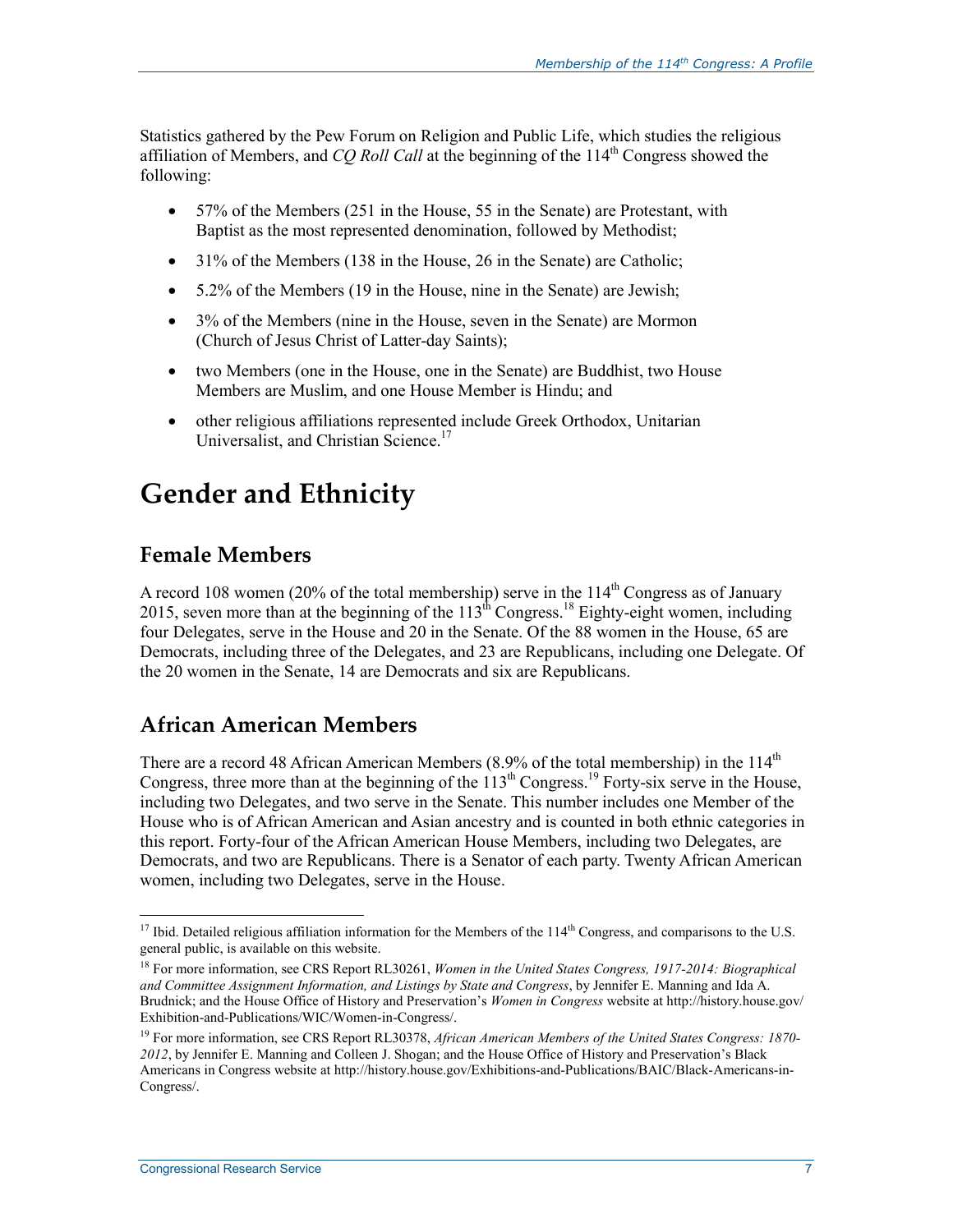### **Hispanic/Latino American Members**

There are 38 Hispanic or Latino Members in the  $114<sup>th</sup>$  Congress, 7.0% of the total membership and a record number.<sup>20</sup> Thirty-four serve in the House and four in the Senate. Of the Members of the House, 25 are Democrats (including one Delegate and the Resident Commissioner from Puerto Rico), nine are Republicans, and nine are women.<sup>21</sup> There are four male Hispanic Senators (three Republicans, one Democrat). One set of Hispanic Members, Representatives Linda Sánchez and Loretta Sanchez, are sisters.<sup>22</sup>

### **Asian/Pacific Islander American Members**

A record 14 Members of the  $114<sup>th</sup>$  Congress (2.6% of the total membership and one more than at the beginning of the 113<sup>th</sup> Congress) are of Asian, South Asian, or Pacific Islander ancestry. Thirteen of them (12 Democrats, one Republican) serve in the House, and one (a Democrat) serves in the Senate. These numbers include one House Member who is also of African American ancestry and another of Hispanic ancestry; these Members are counted in both ethnic categories. Of those serving in the House, two are Delegates. Seven of the Asian Pacific American Members are female: six in the House and one in the Senate.

## **American Indian Members**

There are two American Indian (Native American) Members of the 114<sup>th</sup> Congress, both of whom are Republican Members of the House.<sup>23</sup>

# **Foreign Birth**

1

Thirteen Representatives and three Senators  $(2.9\%$  of the entire  $114<sup>th</sup>$  Congress) were born outside the United States. Their places of birth include Canada, Cuba, Guatemala, Japan, Peru, and Thailand. Many of these Members were born to American citizens working or serving abroad. The U.S. Constitution requires that Representatives be citizens for seven years and Senators be citizens for nine years before they take office.

 $20$  This number includes three House Members and one Senator who are of Portuguese ancestry and belong to the Congressional Hispanic Caucus or the Congressional Hispanic Conference. For more information, see the House Office of History and Preservation's *Hispanic Americans in Congress* website at http://history.house.gov/Exhibitions-and-Publications/HAIC/Hispanic-Americans-in-Congress/.

 $21$  This number includes one Delegate who is of Hispanic and Asian ancestry and is counted in both ethic categories.

 $22$  Both sisters are Democrats from California. Note that Linda Sánchez uses an accent in her last name; her sister Loretta does not.

<sup>&</sup>lt;sup>23</sup> This number includes only Members who are enrolled members of federally recognized tribes. For more information, see CRS congressional distribution memorandum, *Members of Congress of American Indian Descent*, by Jennifer Manning, available to congressional offices upon request.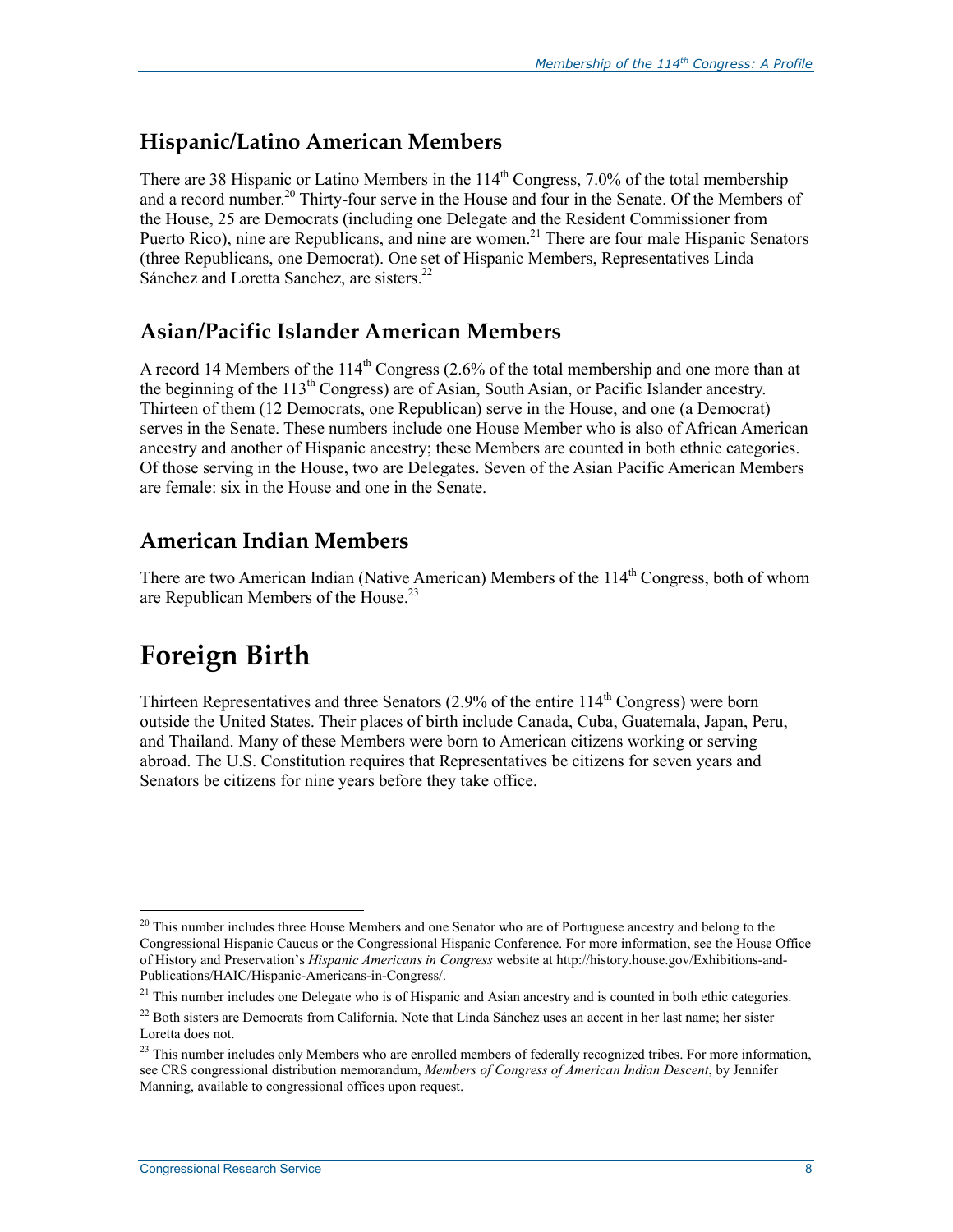# **Military Service**

At the beginning of the  $114<sup>th</sup>$  Congress, there were 101 Members (18.7% of the total membership) who had served or were serving in the military, seven fewer than at the beginning of the  $113<sup>th</sup>$ Congress (108 Members) and 17 fewer than in the  $112<sup>th</sup>$  Congress (118 members). According to lists compiled by *CQ Roll Call*, the House currently has 81 veterans (including three female Members, as well as one Delegate); the Senate has 20 veterans, including one woman.<sup>24</sup> These Members served in the Korean War, the Vietnam War, the Persian Gulf War, Afghanistan, Iraq, and Kosovo, as well as during times of peace.<sup>25</sup> Many have served in the reserves and the National Guard. Eight House Members and two Senators are still serving in the reserves, and six House Members and one Senator are still serving in the National Guard. All of the female veterans are combat veterans.

The number of veterans in the  $114<sup>th</sup>$  Congress reflects the trend of steady decline in recent decades in the number of Members who have served in the military. For example, 64% of the members of the  $97<sup>th</sup>$  Congress (1981-1982) were veterans, and in the  $92<sup>nd</sup>$  Congress (1971-1972), 73% of the Members were veterans.

For summary information on the demographics of Members in selected past Congresses, including age trends, occupational backgrounds, military veteran status, and educational attainment, see CRS Report R42365, *Representatives and Senators: Trends in Member Characteristics Since 1945*, coordinated by R. Eric Petersen.<sup>26</sup>

### **Author Contact Information**

Jennifer E. Manning Information Research Specialist  $\text{imanning}(\widehat{a})$ crs.loc.gov, 7-7565

<u>.</u>

<sup>&</sup>lt;sup>24</sup> *CQ Roll Call*, "114<sup>th</sup> Congress: House Military Veterans," http://www.cq.com/members/factfilereport.do?report= mff-house-veterans, and "114th Congress: Senate Military Veterans," http://www.cq.com/members/factfilereport.do? report=mff-senate-veterans. Both lists updated January 2015.

A publically available list of House veterans as of the beginning of the 113<sup>th</sup> Congress is available on the House Library's website at http://library.clerk.house.gov/documents/Military\_Vets.pdf. We have been unable to identify a comparable Senate list on an official Senate website.

<sup>25</sup> No current Members of Congress served in World War II.

 $^{26}$  Because of differences in data sources used, some demographic information may differ between CRS Report R42365, *Representatives and Senators: Trends in Member Characteristics Since 1945*, this report, and other demographic studies of Congress.

In addition to the *CQ Roll Call Member Profiles*, other sources of demographic information for the 114th Congress include *The Guardian* newspaper's "Are You Reflected in the New Congress?" at http://gu.com/p/43384/sbl and *Vital Statistics on Congress* at http://www.brookings.edu/vitalstats, a joint project of the American Enterprise Institute and the Brookings Institution. Also, the House of Representatives Library's "Membership Profile" webpage at http://library.clerk.house.gov/membership-profile.aspx features many lists of House Members such as "114th Congress—Lawyers" and "114<sup>th</sup> Congress—MBA Holders."